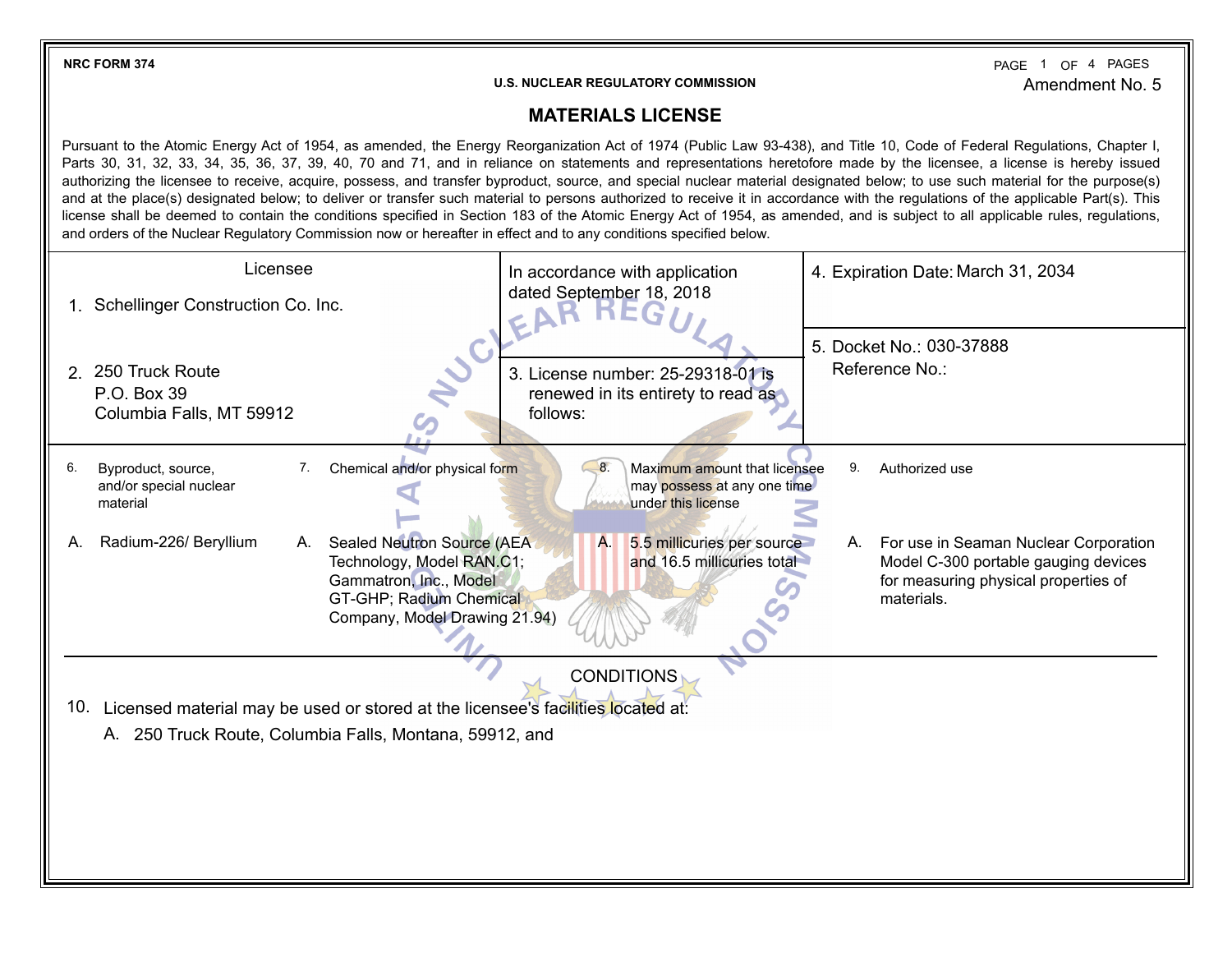| <b>NRC FORM 374A</b>       | <b>U.S. NUCLEAR REGULATORY COMMISSION</b><br>PAGE 2 OF 4 PAGES |                                         |  |
|----------------------------|----------------------------------------------------------------|-----------------------------------------|--|
| <b>MATERIALS LICENSE</b>   | License Number<br>25-29318-01                                  | Docket or Reference Number<br>030-37888 |  |
| <b>SUPPLEMENTARY SHEET</b> | Amendment No. 5                                                |                                         |  |
|                            |                                                                |                                         |  |

- B. Temporary job sites anywhere in the United States where the U.S. Nuclear Regulatory Commission maintains jurisdiction for regulating the use of licensed material, including areas of exclusive Federal jurisdiction within Agreement States. If the jurisdiction status of a Federal facility within an Agreement State is unknown, the licensee should contact the Federal agency controlling the job site in question to determine whether the proposed job site is an area of exclusive Federal jurisdiction. Authorization for use of radioactive materials at job sites in Agreement States not under exclusive Federal jurisdiction shall be obtained from the appropriate state regulatory agency.
- 11. Licensed material shall only be used by, or under the supervision and in the physical presence of, individuals who have received the training described in the application dated September 18, 2018 and Appendix B dated February 19, 2019. The licensee shall maintain records of individuals designated as users for 3 years following the last use of licensed material by the individual.
- 12. The Radiation Safety Officer (RSO) for this license is Rob Koelzer.
- 13. A. Sealed sources shall be tested for leakage and/or contamination at intervals not to exceed the intervals specified in the certificate of registration issued by the U.S. Nuclear Regulatory Commission under 10 CFR 32.210 or by an Agreement State. In the absence of a registration certificate, sealed sources shall be tested for leakage and/or contamination at intervals not to exceed 6 months, or at such other intervals as specified.
	- B. In the absence of a certificate from a transferor indicating that a leak test has been made within the intervals specified in the certificate of registration issued by the U.S. Nuclear Regulatory Commission under 10 CFR 32.210 or by an Agreement State, prior to the transfer, a sealed source received from another person shall not be put into use until tested and the test results received.
	- C. Sealed sources need not be tested if they are in storage and are not being used. However, when they are removed from storage for use or transferred to another person, and have not been tested within the required leak test interval, they shall be tested before use or transfer. No sealed source shall be stored for a period of more than 10 years without being tested for leakage and/or contamination.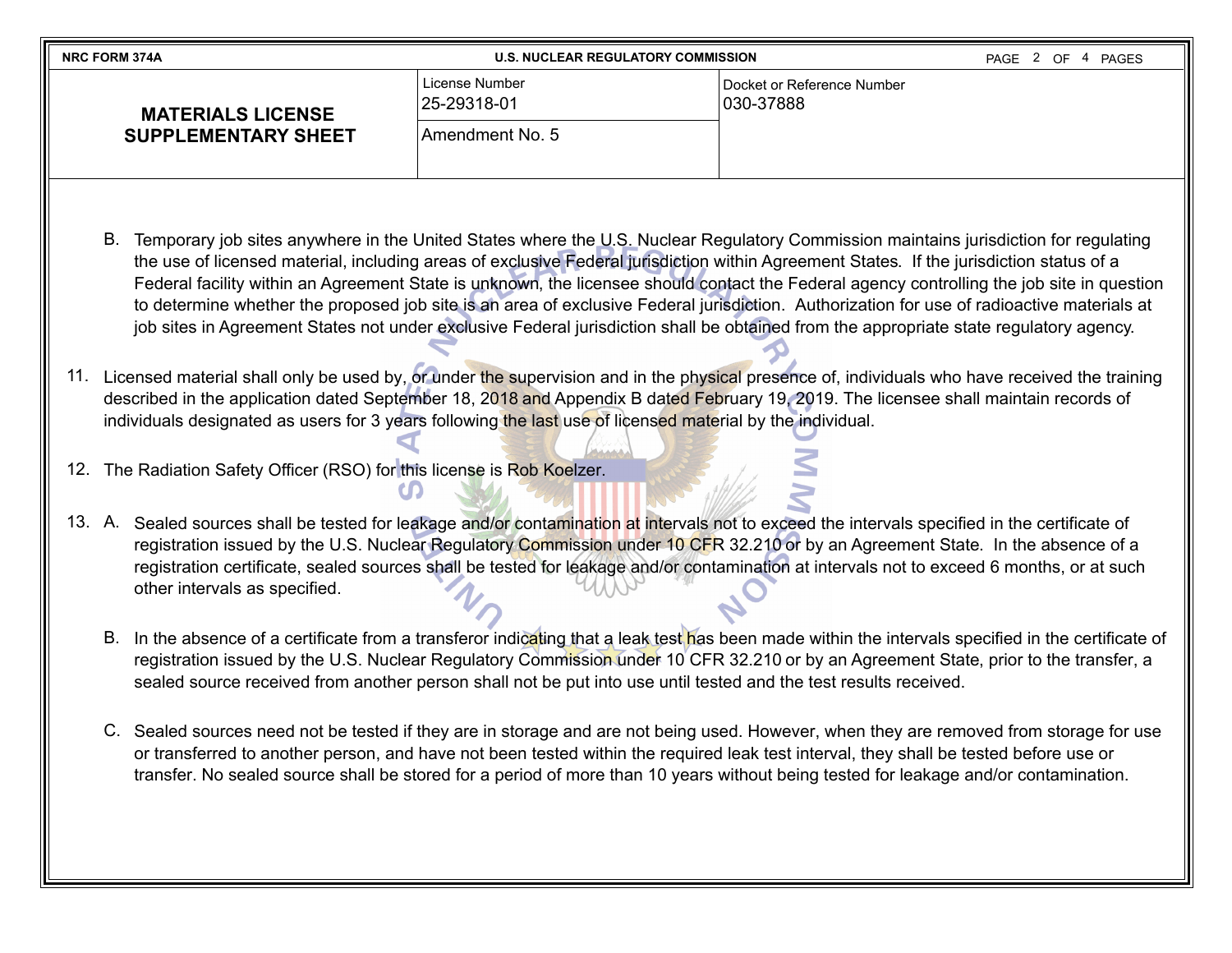| <b>NRC FORM 374A</b>       | <b>U.S. NUCLEAR REGULATORY COMMISSION</b> |                                           | PAGE 3 OF<br>PAGES |
|----------------------------|-------------------------------------------|-------------------------------------------|--------------------|
| <b>MATERIALS LICENSE</b>   | License Number<br>25-29318-01             | l Docket or Reference Number<br>030-37888 |                    |
| <b>SUPPLEMENTARY SHEET</b> | Amendment No. 5                           |                                           |                    |

- D. The leak test shall be capable of detecting the presence of 185 becquerels (0.005 microcuries) of radioactive material on the test sample. If the test reveals the presence of 185 becquerels (0.005 microcuries) or more of removable contamination, a report shall be filed with the U.S. Nuclear Regulatory Commission in accordance with 10 CFR 30.50(c)(2), and the source shall be removed immediately from service and decontaminated, repaired, or disposed of in accordance with Commission regulations.
- E. Analysis of leak test samples and/or contamination shall be performed by persons specifically licensed by the U.S. Nuclear Regulatory Commission or an Agreement State to perform such services. The licensee is authorized to collect leak test samples but not perform the analysis.
- F. Records of leak test results shall be kept in units of becquerels (microcuries) and shall be maintained for 3 years.
- 14. Sealed sources or source rods containing licensed material shall not be opened or sources removed from source holders or detached from source rods by the licensee, except as specifically authorized.
- 15. The licensee shall conduct a physical inventory every 6 months, or at other intervals approved by the U.S. Nuclear Regulatory Commission, to account for all sealed sources and/or devices received and possessed under the license. Records of inventories shall be maintained for 3 years from the date of each inventory, and shall include the radionuclides, quantities, manufacturer's name and model numbers, and the date of the inventory.
- 16. Except for maintaining labeling as required by 10 CFR Part 20, or Part 71, the licensee shall obtain authorization from the U.S. Nuclear Regulatory Commission before making any changes in the sealed source, device, or source-device combination that would alter the description or specifications as indicated in the respective certificate of registration issued either by the U.S. Nuclear Regulatory Commission pursuant to 10 CFR 32.210 or by an Agreement State.
- 17. Each portable nuclear gauge shall have a lock or outer locked container designed to prevent unauthorized or accidental removal of the sealed source from its shielded position. The gauge or its container must be locked when in transport or storage, or when not under the direct surveillance of an authorized user.